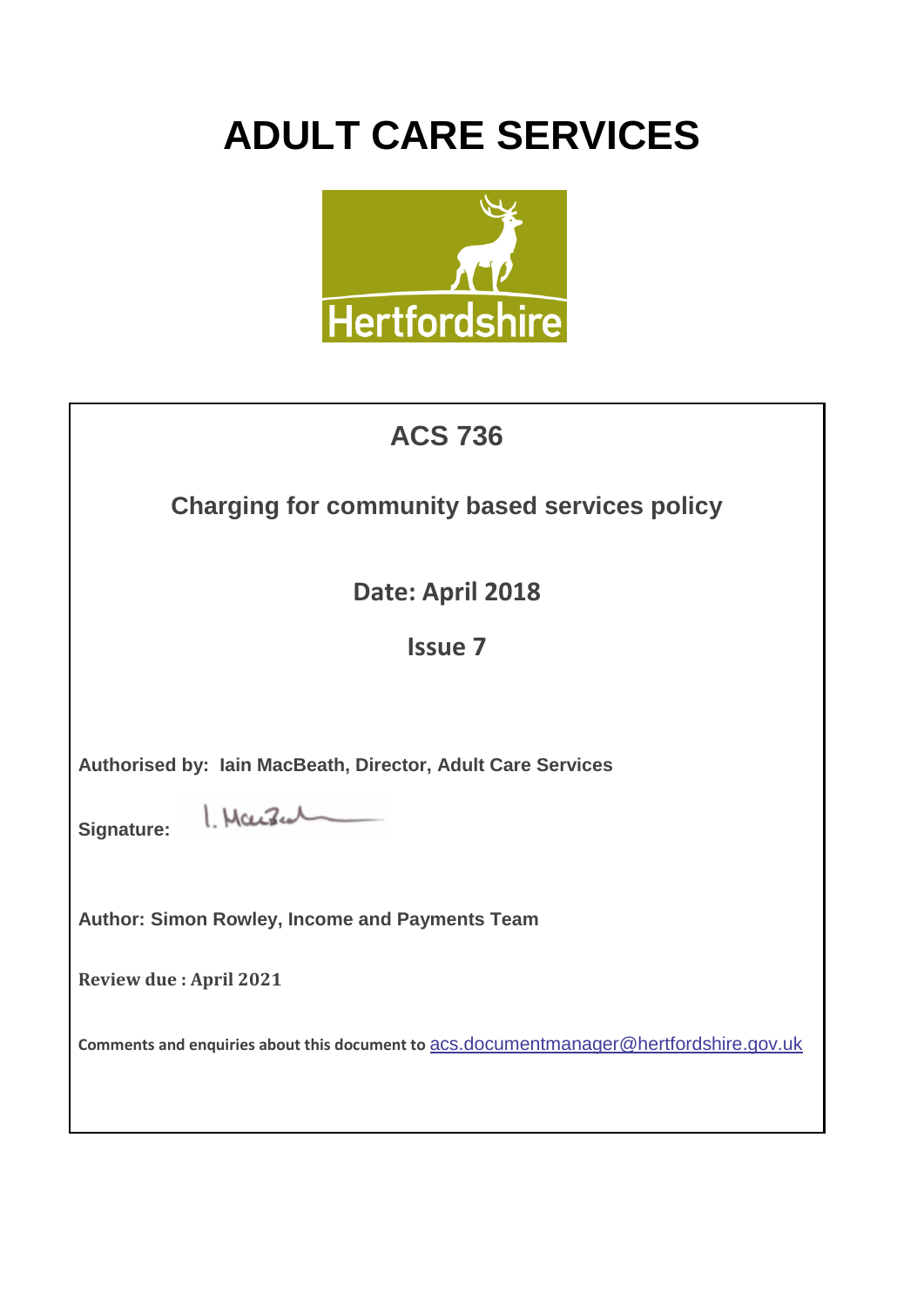# **Summary**

On 1 April 2011, a revised charging policy for community based services was introduced for Adult Care Services (Health and Community Services at the time). Further changes were introduced in April 2015 to bring Hertfordshire County Council policy in line with the Care Act 2014.

Following a charging consultation between October and December 2017, this document was revised and came into effect on 15 April 2018.

This document sets out the policy, guidance for staff, and procedures for the financial assessment and charging process for service users receiving community based care services in Hertfordshire. This policy and procedure applies to Hertfordshire Partnership Foundation Trust (HPFT), Adult Care Services and Serco. It replaces any previous revisions.

# **1. Introduction**

The legal basis for Local Authorities to be able charge for social care is laid out in the Care Act 2015 (the Act) with further details in the Care and Support (Charging and Assessment of Resources) Regulations 2014 (the Regulations), with further guidance provided in the Care and Support Statutory Guidance (CASS).

This charging policy takes account of corporate guidelines on charging and follows the framework set out in legislation and national guidance. As part of its preparation an Equality Impact Assessment has been undertaken.

The charging arrangements for care home placements are not covered in this policy. For information on these, see ACS 673 Arranging and Reviewing Care Home Provision.

# **2. Principles of charging**

#### **2.1 Chargeable services**

This charging policy applies to community based services provided by the Adult Care Services (ACS) department and to those commissioned by ACS but provided or delivered by other organisations. ACS will charge for all community based services, including (but not listed exclusively as):

- Support at Home / Homecare; including that provided in supported living settings (but not intermediate care or homecare provided during an enablement period);
- Day opportunities (day centres or day care);
- Transport services:
- Short breaks (also known as respite care):
- Flexicare;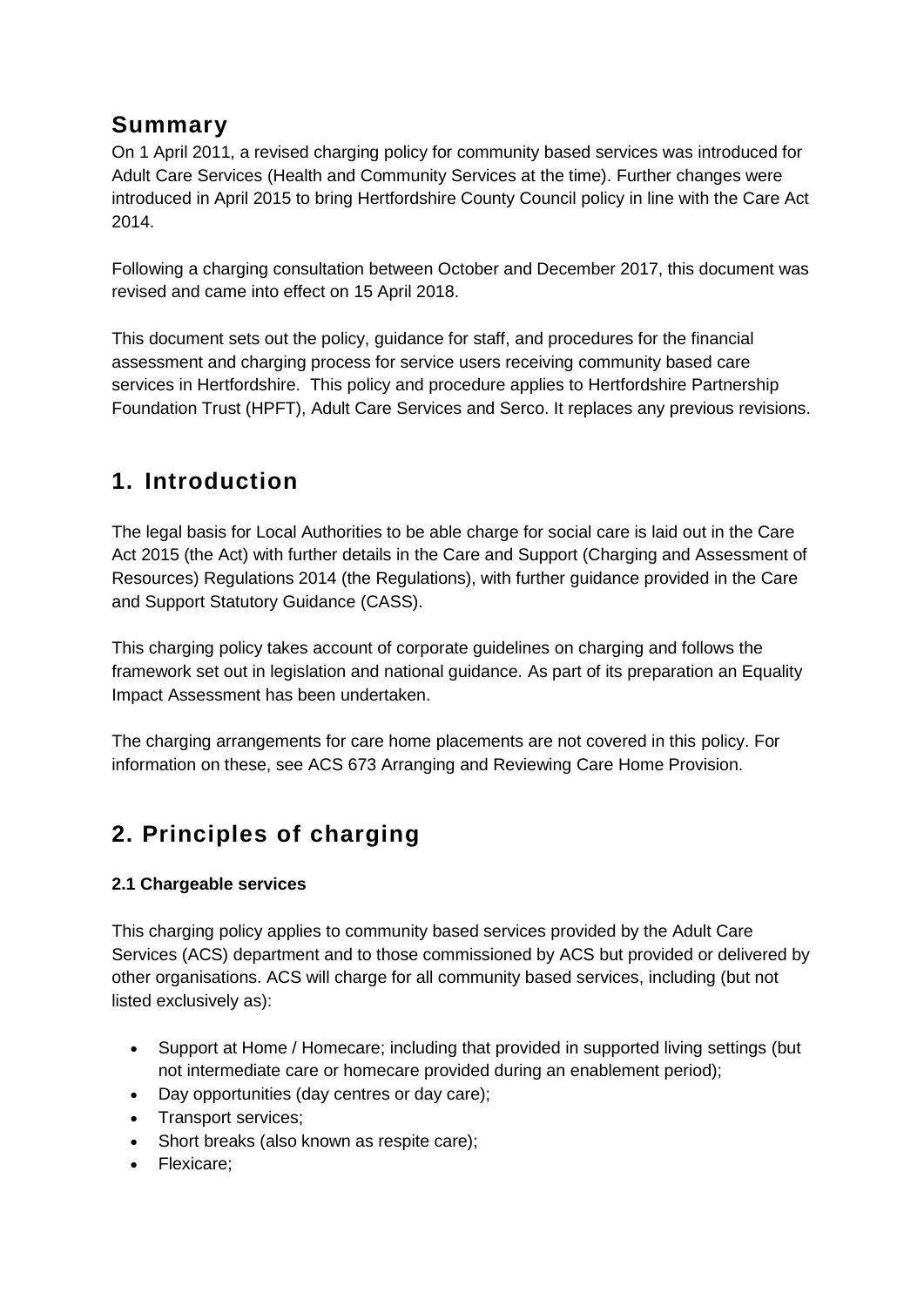- Supported Living;
- Telecare:
- Direct Payments
- Individual Service Funds
- Night sits:
- Sleep in services;
- Live in care:
- Shared Lives.

Services that remain excluded from charging are (also see section 2.2 for client groups exempt from charging):

- Intermediate care:
- Enablement home care (for up to 6 weeks);
- Carer's services:
- Provision of equipment;
- Grant aided voluntary sector services;
- Housing related support (formerly known as Supporting People Services).

Information on how rates are applied and on bandings for different levels of care can be found at Section 4.6. Individual fees for each service are revised annually, and published separately in our Charging for Community Services booklet and on the website at:

#### **[https://www.hertfordshire.gov.uk/services/adult-social-services/care-and](https://www.hertfordshire.gov.uk/services/adult-social-services/care-and-carers/arranging-and-paying-for-care/paying-for-your-care-costs.aspx)[carers/arranging-and-paying-for-care/paying-for-your-care-costs.aspx](https://www.hertfordshire.gov.uk/services/adult-social-services/care-and-carers/arranging-and-paying-for-care/paying-for-your-care-costs.aspx)**

There is a presumption that any services not referred to in the policy currently, or those that may develop in the future will be chargeable unless:

- HCC has chosen to exercise its discretion not to charge, or
- Not charge the full amount for that service, or
- Where that service is exempt under statute.

#### **2.2 Circumstances where a charge will not be made**

#### **2.2.1 Exemption from charges**

The charging policy for community based services does not apply to service users aged under 18. Certain other service users are exempt from charges. These are:

- Service users who receive after-care services provided under section 117 of the Mental Health Act 1983 (legal requirement):
- Service users who suffer from Creutzfeldt-Jacob Disease (legal requirement);
- Service users who are in the end stages of terminal illness, defined as being in a progressive state of decline, for example, with a life expectancy of less than three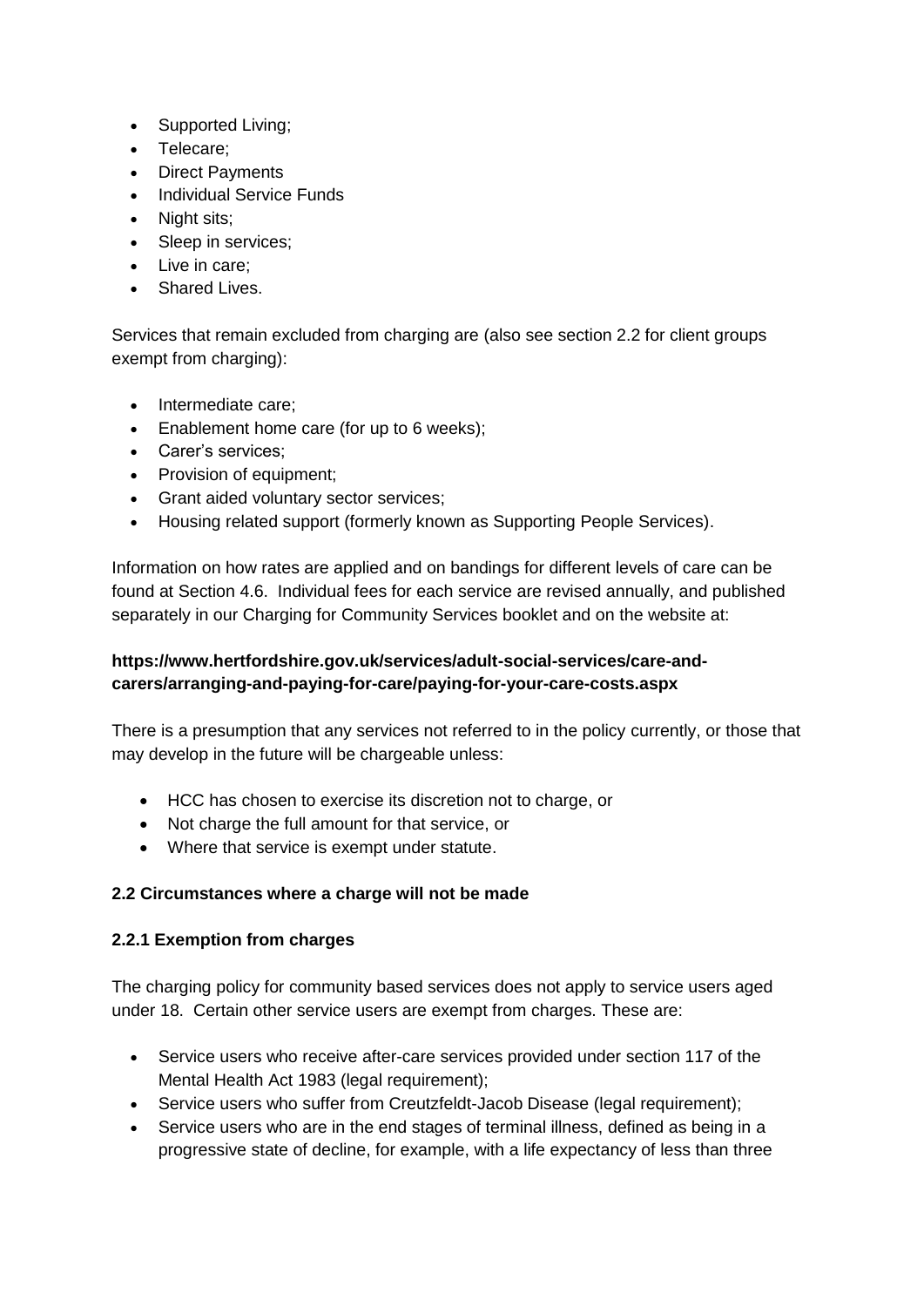months (local discretion not to charge for care provided - excludes CHC funding which is already exempt from charging).

### **3. Services provided for by compensation package**

Where a service user has received a compensation payment which included a sum to cover care needs, this should be covered in the needs assessment. Where a current unmet need has been identified in an assessment and a compensation payment has been made in respect of that need then the expectation is that those sums should be used to meet that need. In these cases Hertfordshire County Council (HCC) should act as an assisting agency, providing advice and guidance on the availability of services. Payment for the services arranged should be the responsibility of the Trustees of the compensation fund. It is for the Trustees/family to bring to the attention of HCC any reasons why this cannot occur and these will be given due consideration and in appropriate circumstances the County Council will fund those services.

Where these sums can be considered they are assessed in accordance with the Care and Support (Charging and Assessment of Resources) Regulations 2014 and the Care and Support Statutory Guidance as follows:-

- Where capital consists of any payment made as a result of personal injury, and a Court has specifically identified that this payment is to cover the cost of providing care it will be taken into account.
- Where the Court has **NOT** specifically identified that this payment is to cover the cost of providing care, then the value of that capital is disregarded for a period of up to 52 weeks from the date of receipt of the first payment. Subsequent payments after the 52 weeks are taken fully into account unless they themselves cannot be considered.
- Where capital consists of any payment made as a result of personal injury and is placed in the Court of Protection then both the capital value of the payment and the income which arises from it **cannot** be considered in a charging assessment.
- Where capital consists of any payment made as a result of a personal injury and it is placed in a Trust Fund then the capital value of the payment cannot be considered but the income which arises from it is included in the assessment of income.

# **4. Determination of charge**

#### **4.1 Capital limits**

Capital is assessed in accordance with the Regulations and CASS.

Capital limits are set in line with the above regulations and published by Department of Health in documents called Local Authority Circulars. Broadly, capital is treated as follows: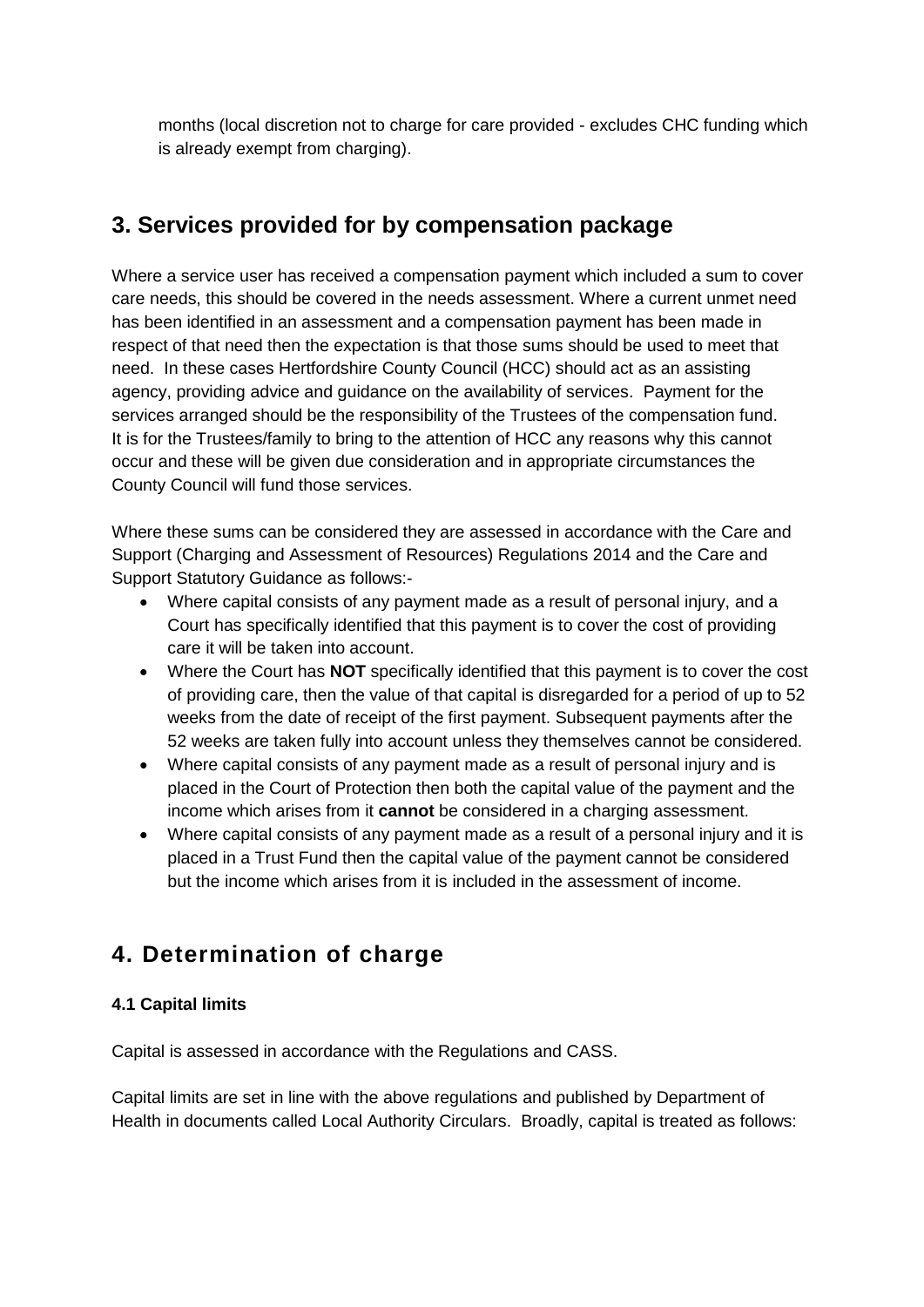- Service users with capital above the *upper* capital limit are expected to pay the standard cost of the service. The standard cost in this instance means the full cost. Income and outgoings are not considered in the financial assessment.
- Service users with capital above the *lower* limit, but below the *upper* capital limit will attract a Tariff Income charge, which is calculated according to regulations (see 4.2.3 below). Income and outgoings are included in the financial assessment calculation.
- Service users with capital *below* the lower capital limit will be assessed based on their income and outgoings only (the capital will be disregarded).

If the service user owns property that they do not live in, it is usually included as capital. It is not included as capital if the service user is only residing in the current property temporarily and intends to return to the owned property in the near future.

#### **4.2 Financial assessment calculation and benefit check**

#### **4.2.1 Financial assessment calculation**

The financial assessment establishes whether the service user must pay a charge, and if so, the amount of the charge, the periodicity of which will always be weekly. When a financial assessment is calculated, it must be calculated as follows:

- 1. Available income (income that can be counted in a financial assessment) is added up;
- 2. Tariff income (see 4.1 above and 4.2.3 below) is added to the available income;
- 3. The Minimum Income Guarantee (see 4.2.4 below) is deducted;
- 4. Certain housing expenses, such as Council Tax (see 4.2.5 below), are deducted;
- 5. Disability Related Expenses (see 4.2.6 below) are deducted;
- 6. Whatever remains is called the Maximum Assessed Contribution. In every charging week (which runs from a Sunday to the following Saturday), HCC will compare the Maximum Assessed Contribution with the actual cost of services (see 4.6) provided in that week, and pass on the lower amount.

If a service user is not exempt from charges, and does not have capital over the upper limit, a financial assessment should be carried out. Information for the assessment is collected by way of a postal financial assessment and input onto ContrOCC. Where an individual is receiving care in prison they will be asked to complete a shortened form. Service users (or their financial agents) who are unable to complete the postal financial assessment can request a financial assessment visit.

Service users who approach Adult Care Services to inform us that their capital has dropped below, or is about to drop below, the upper capital limit and wish to request Adult Care Services funding will be asked to complete an ACS8sf form (self-funder) by post and provide evidence.

Service users who choose not to provide information for a financial assessment are liable to pay the standard cost (i.e. full cost) of the service.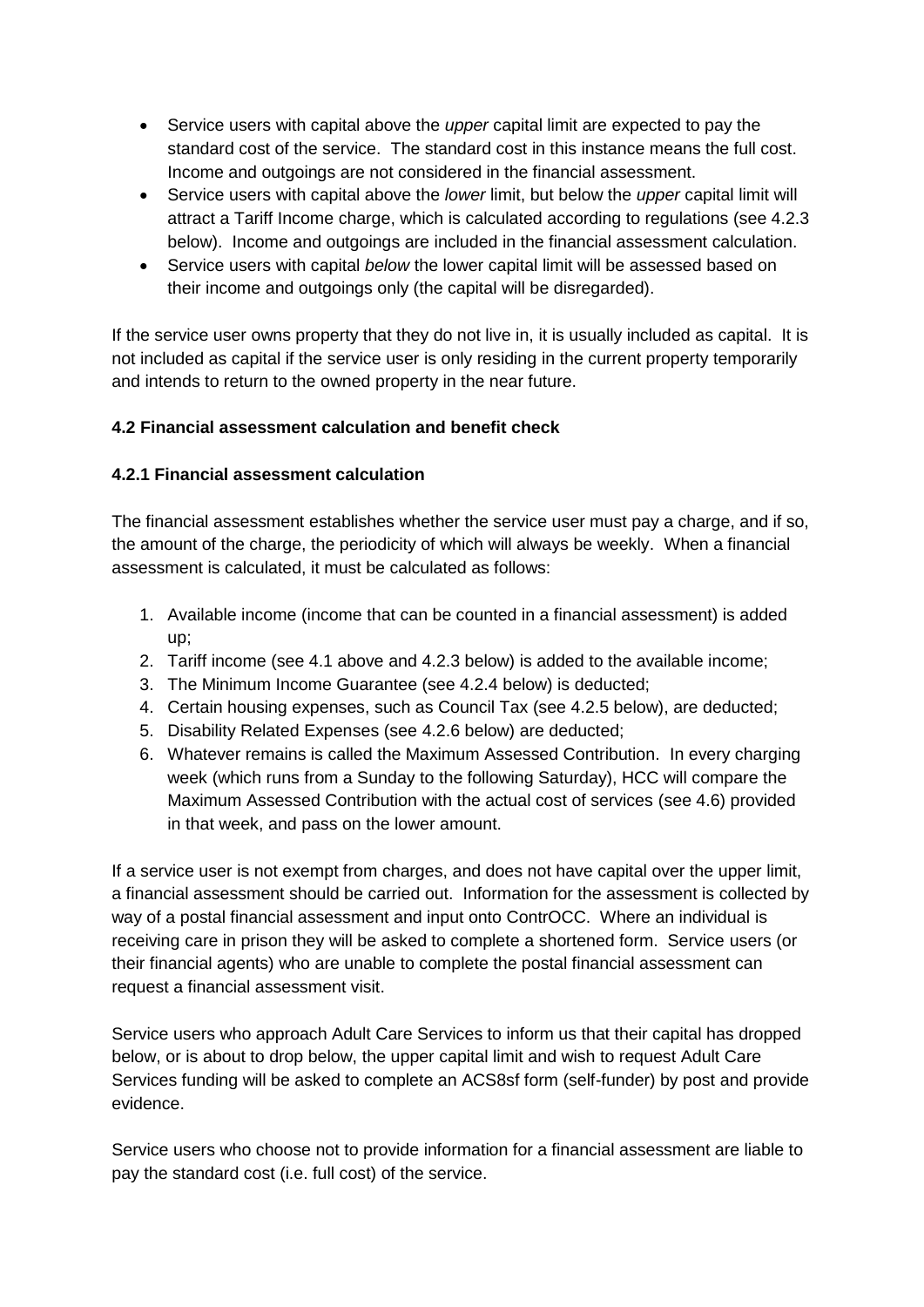Service users are notified in writing of the assessed charge, how it has been calculated, and what to do if they disagree with the charge.

#### **4.2.2 Available Income and welfare benefits check**

Annex C of the Care and Support Statutory guidance tells local authorities how to treat various types of income and state benefits, which to disregard, and which to partially disregard.

A welfare benefits check is provided by the Community Finance Team (CFT) as part of the financial assessment process. Service users are advised if the financial assessment reveals any unclaimed benefits to which they may be entitled, and may be referred to the Money Advice Unit or Department of Work and Pensions for assistance with claiming benefits. CFT will review all referrals for benefit claims on a periodic basis and update financial assessments where applicable.

Disregards on Income and Capital are treated in line with the Regulations, as explained in CASS.

#### **4.2.3 Tariff Income**

Tariff Income applies where a service user has capital of more than the lower capital limit but less than the upper capital limit. The amount of tariff income gets added to the service user's overall allowable income for financial assessment, having the effect of increasing their charge, or making it more likely that the service user will pay a charge.

It is calculated by taking the actual amount of capital the service user has, then deducting the value of the lower capital limit and dividing the result by 250. The final result is then rounded up to the nearest £1. As an example, assuming the service user has £16,455 and the lower capital limit is £14,250, their tariff income would be £9 as per the working below:

- $\text{\textdegree}$  £16,455 £14,250 = £2,205
- $\text{£}2.205 \div 250 = \text{£}8.82$
- £8.82 rounded up to nearest £1 = **£9**

#### **4.2.4 Minimum Income Guarantee**

The purpose of the minimum income guarantee is to promote independence and social inclusion and ensure that service users have sufficient funds to meet basic needs such as purchasing food, utility costs or insurance. The MIG levels are reviewed annually by the Department of Health, and published in Local Authority Circulars (LAC). The amount of MIG applicable is dependent on a number of factors:

- Whether or not the service user is single or part of a couple:
- Whether or not the service user lives alone: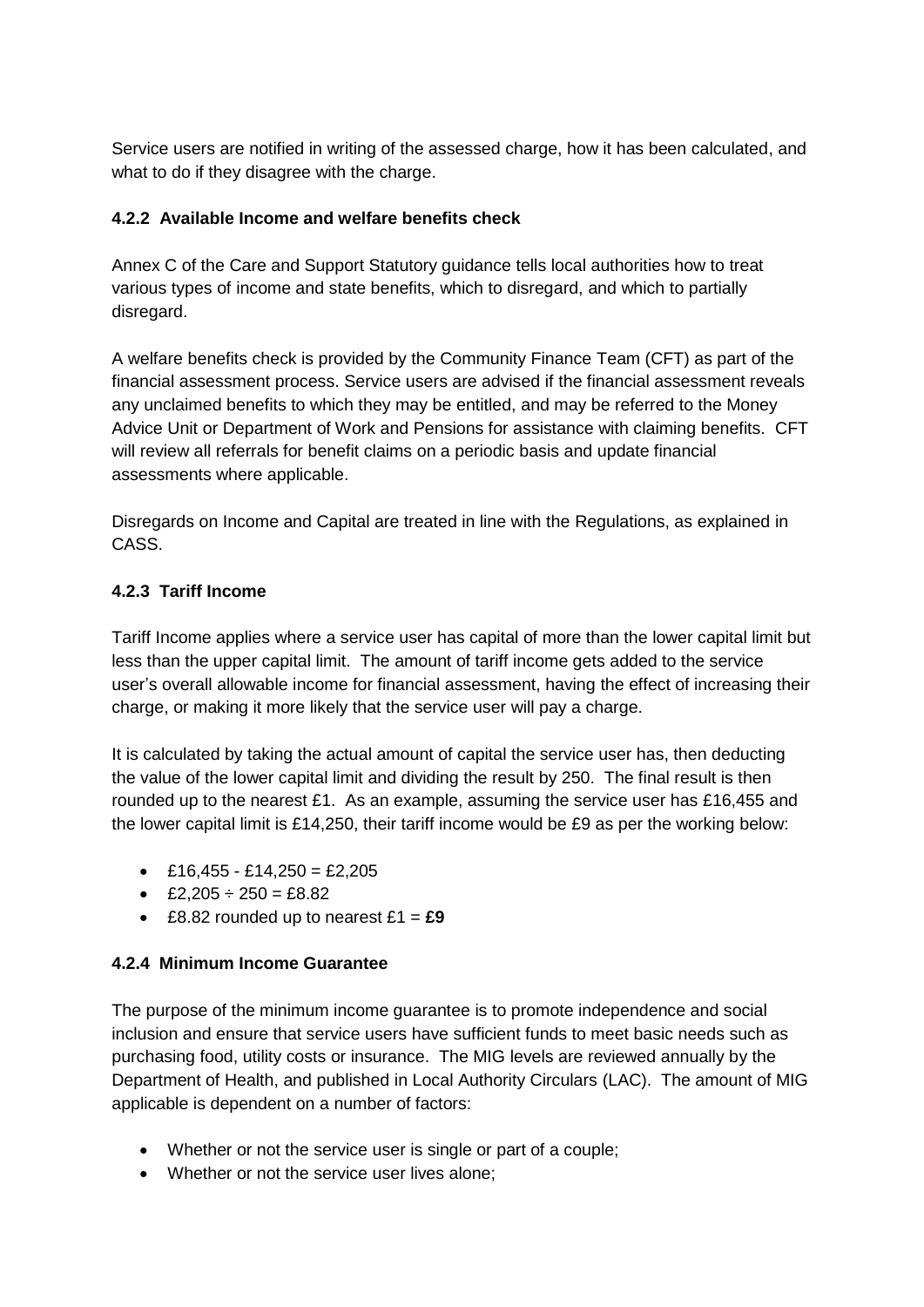- The age of the service user;
- The level of the service user's disability benefits;
- Whether or not the service user is in receipt of (or could be in receipt of) Carers Premium;
- Whether or not the service user has responsibility for a dependent child living in the same household.

Practitioners should refer to CFT training guidance on how to determine the applicable level of Minimum Income Guarantee to apply.

#### **4.2.5 Housing expenses**

Housing costs are deducted from the service user's available income in the financial assessment. Housing costs do not include gas, electric, water charges (unless higher than average due to disability), or buildings and contents insurance. Housing costs include rent (net of Housing Benefit or Universal Credit Housing allowance), council tax (net of council tax reduction), mortgage interest payments (net of any help from state benefits) and leasehold costs such as service charges and ground rent.

#### **4.2.6 Disability Related Expenditure**

A disability related expense (DRE) is an expense that the service user incurs as a result of having a disability. Practitioners should refer to CFT training guidance on how to treat claims for DRE.

The County Council allow an individual a deduction in their income that is assessed to take into account disability related expenses (DRE) up to £20 a week, but this must be supported by receipts. If a service user feels that their DRE is higher than £20 a week they will need to appeal by sending in a letter with receipts asking for further expenses to be taken into account. Their appeal will be reviewed by a senior operational manager who will determine whether their additional expenses can be allowed. See section 10 for more information on Appeals.

#### **4.2.7 Deprivation**

If a service user has intentionally deprived himself or herself of capital or income in order to reduce or avoid a charge then the service user may be treated as still possessing the asset. The Regulations and Annex E of CASS guidance are followed when making decisions on whether the person has deprived himself or herself of capital or income and whether or not to pursue the recipient/s of those funds.

#### **4.3 Couples**

The definition of a couple for the purposes of this policy is a married couple or two people who live together as married. It includes couples, civil partners and co-habiting couples. It does not include separated or divorced couples unless they live together as if married.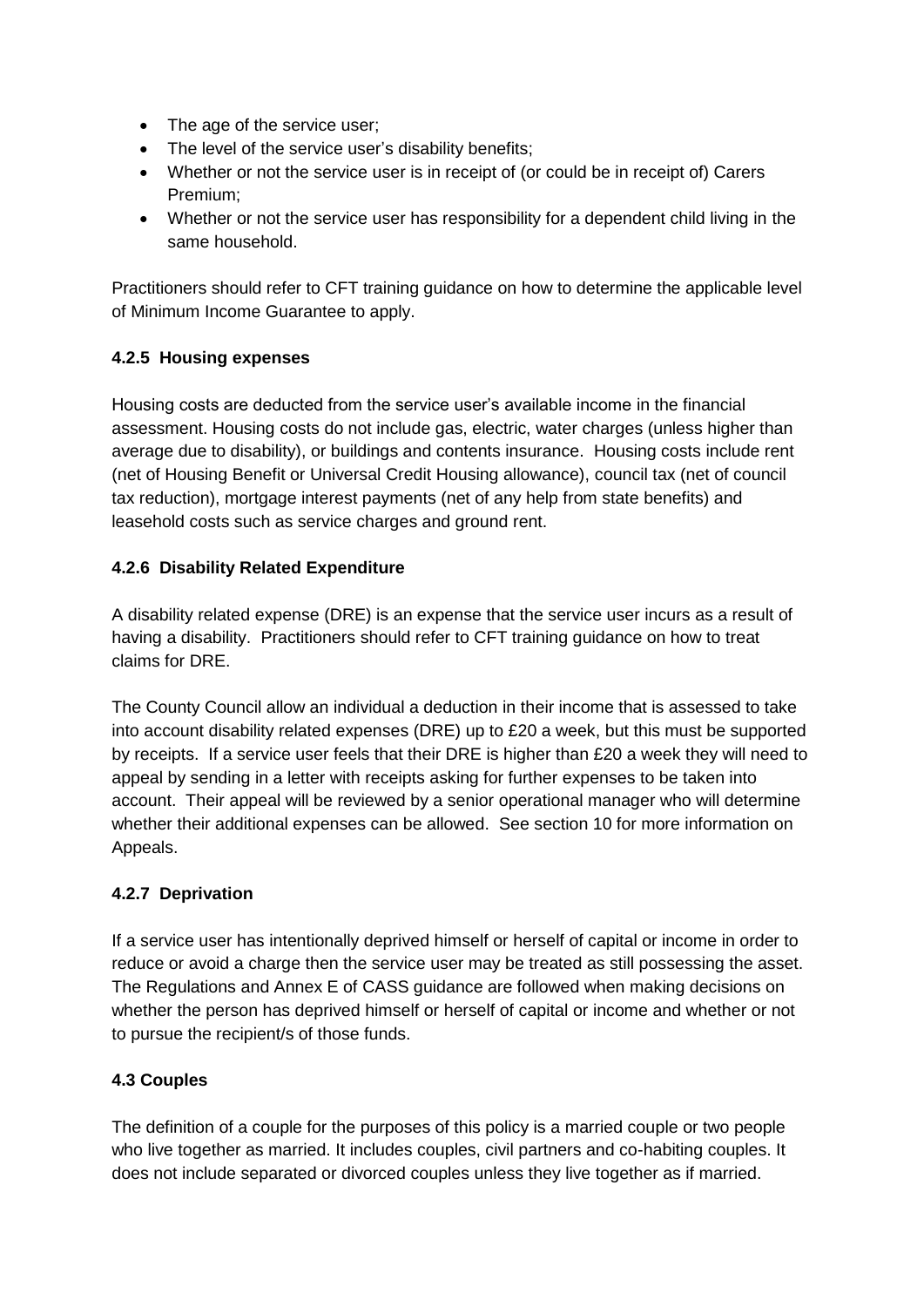Where only one member of a couple receives services, charges are based on the service user's income and capital, not the income or capital of her/his partner or any other members of the household. However, the couple can elect for a joint assessment, (i.e. to be assessed on joint income, capital and expenditure), in which case the charge will be the lower of the single or joint assessment.

If a single financial assessment is carried out, only the capital owned by the service user will be taken into account. Any capital held in joint accounts will be assumed to be held in equal shares, as per CASS. The capital limits will apply to the service user's share of the capital. It will be assumed that the service user is entitled to a share of any benefits or income paid for the joint benefit of the couple. Half of the total housing expenses will be attributed to the service user. Disability related expenditure directly attributable to the service user will be allowed up to £20 per week (see 4.2). The capital limits applied will be as laid out in guidance (LAC) published by the Department of Health.

If a joint financial assessment is carried out, the couple's joint resources will be taken into account. The capital limit will apply to the total capital held by the couple. The income of both members of the couple will be included, as will any income paid for the joint benefit of the couple. Full housing costs will be deducted from the couple's income. The Minimum Income Guarantee applied will be as laid out in guidance (LAC).

#### **4.4 Minimum / maximum charges and standard costs**

There is no maximum weekly charge for Adult Care Services. However, the charge cannot be more than the standard cost of the services received. These standard costs and charges are revised annually in line with inflation.

The minimum weekly charge for Adult Care Services is £2 per week.

Clients pay one charge for services provided by Adult Care Services, even if they receive more than one service. There is one exception, however; Telecare users who also receive adult care services will receive two invoices. One invoice will be for their social care charge and the other for Telecare.

Charges do not include lunches or drinks served at day opportunities, which must be paid for separately.

#### **4.5 Backdating charges**

The County Council aims to notify service users of assessed charges promptly, before the first invoice for charges is issued. Charges will normally apply from the date of commencement of services, but will not be backdated earlier than 4 weeks prior to notification unless the delay is due to the service user not providing information needed to complete the assessment, or delaying a visit to assess charges.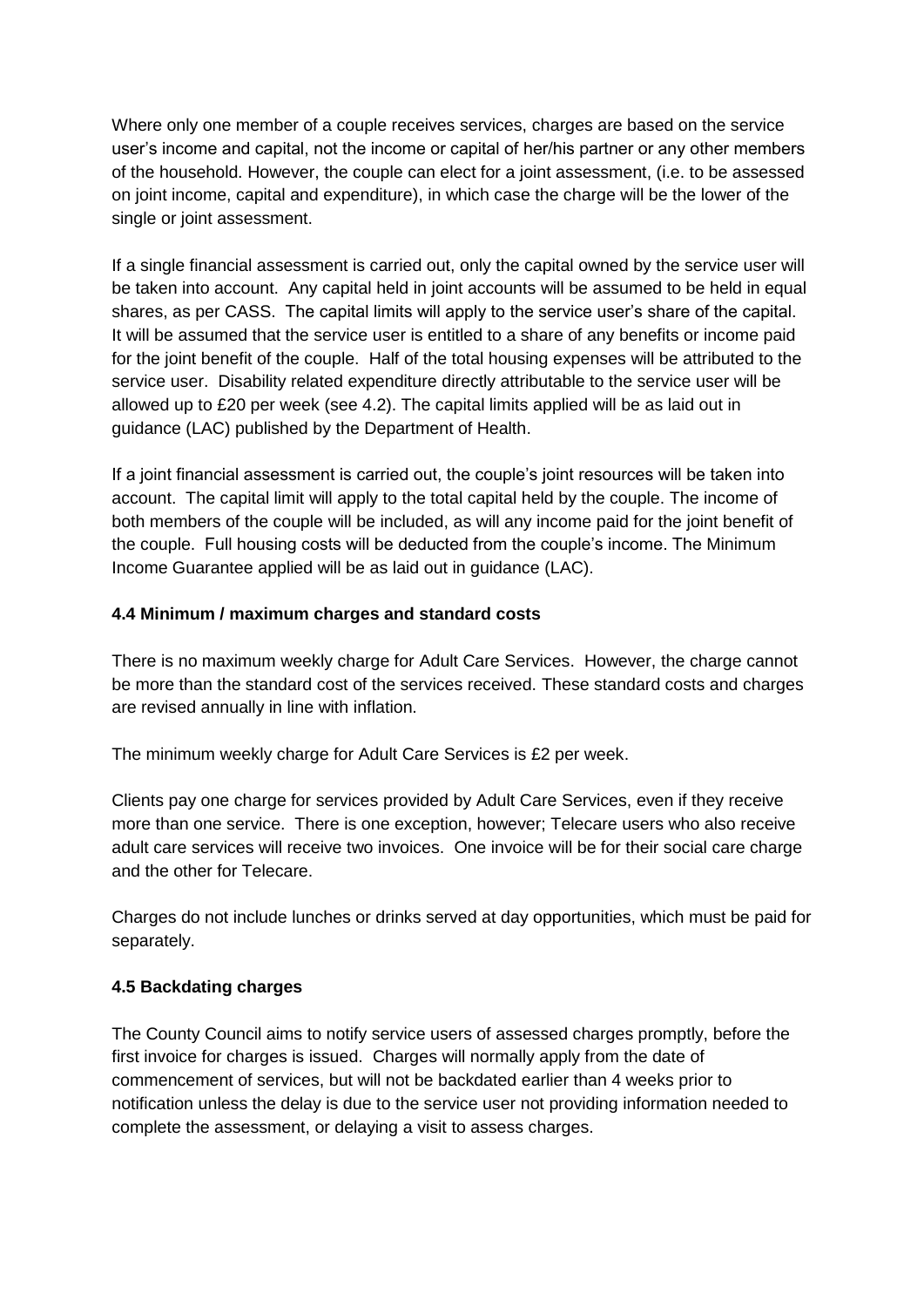#### **4.6 Determining the Cost of Service**

The cost of providing services is calculated as follows:

#### **4.6.1 Support at Home / Homecare**

Charges for support at home and for homecare are based on actual service received, charged in 15 minute blocks. The number of minutes' service received at each visit determines which block to charge against. The table below illustrates this:

| <b>Each visit (duration)</b> |    |         |                   |
|------------------------------|----|---------|-------------------|
| From                         | Тο |         | <b>Charged as</b> |
|                              | 20 | minutes | 15 minutes        |
| 21                           | 35 | minutes | 30 minutes        |
| 36                           |    | minutes | 45 minutes        |
|                              |    | minutes | 60 minutes        |

The hourly rate is published on the HCC website annually, and is included in charging booklets. Where more than one carer provides care at the same time (called Double Handed care), the cost of both carers is included when calculating care costs to charge against.

#### **4.6.2 Day Opportunities**

Charges for day opportunities are based on sessions. Each session is half a day. If a service user has a full day at a day centre or day care setting, then this is counted as two sessions.

Session rates are published on the HCC website annually, and are included in charging booklets.

#### **4.6.3 Transport**

Transport is charged on a per trip basis, at the same rate, irrespective of the method of transport. Transport to and from day care is charged as two trips.

The per trip rate is published on the HCC website annually, and is included in charging booklets.

#### **4.6.4 Flexicare**

Flexicare is charged based on the banding the service user has been assessed as needing. There are three bands, detailed in the table below: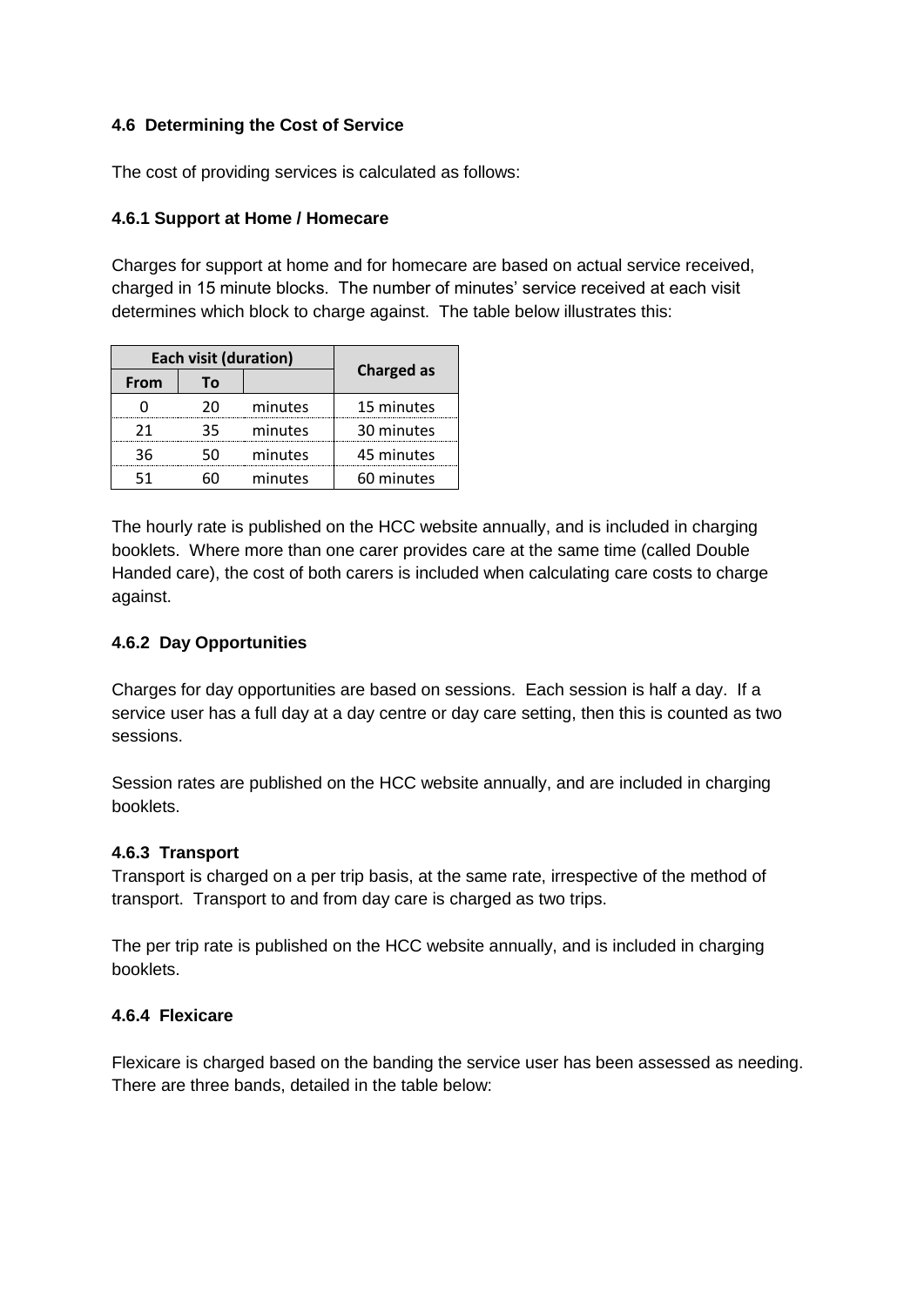| <b>Band</b> | <b>Hours of care</b> | <b>Charged as</b> |
|-------------|----------------------|-------------------|
|             | (per week)           |                   |
| Low         | 0 to 3 hours         | 3 hours           |
| Medium      | 3.1 to 10 hours      | 8.5 hours         |
| High        | over 10 hours        | 15 hours          |

Rates charged for each banding are published on the HCC website annually, and are included in charging booklets.

#### **4.6.5 Supported Living**

Supported Living is charged based on the banding the service user has been assessed as needing. There are three bands, detailed in the table below:

| <b>Band</b> | <b>Hours of care</b> | <b>Charged as</b> |
|-------------|----------------------|-------------------|
|             | (per week)           |                   |
| LOW         | 0 to 3 hours         | 1.5 hours         |
| Medium      | 3.1 to 10 hours      | 6 hours           |
| High        | over 10 hours        | 14 hours          |

Rates charged for each banding are published on the HCC website annually, and are included in charging booklets.

#### **4.6.6 Telecare**

Telecare provided by Serco on behalf of the council is charged at a flat rate per week. The rates are published on the HCC website annually, and are included in charging booklets. If the service user is receiving the Serco Telecare provision, an invoice will be received for the telecare service which will be separate from an invoice for adult care services.

Telecare is not a means tested service, so is not subject to a financial assessment. However, where a service user is paying for Telecare, they can request that the cost is offset against their financial assessment.

# **5. Deferred Payments**

The County Council has the discretion to enter into Deferred Payment agreement with people whose care and support is provided in Supported Living Accommodation. The County Council can only do this if the person intends to retain their former home and intends to pay the associated care and rental costs from the deferred payment. Deferred Payment agreements cannot be entered into for the purposes of financing mortgage payments on Supported Living accommodation.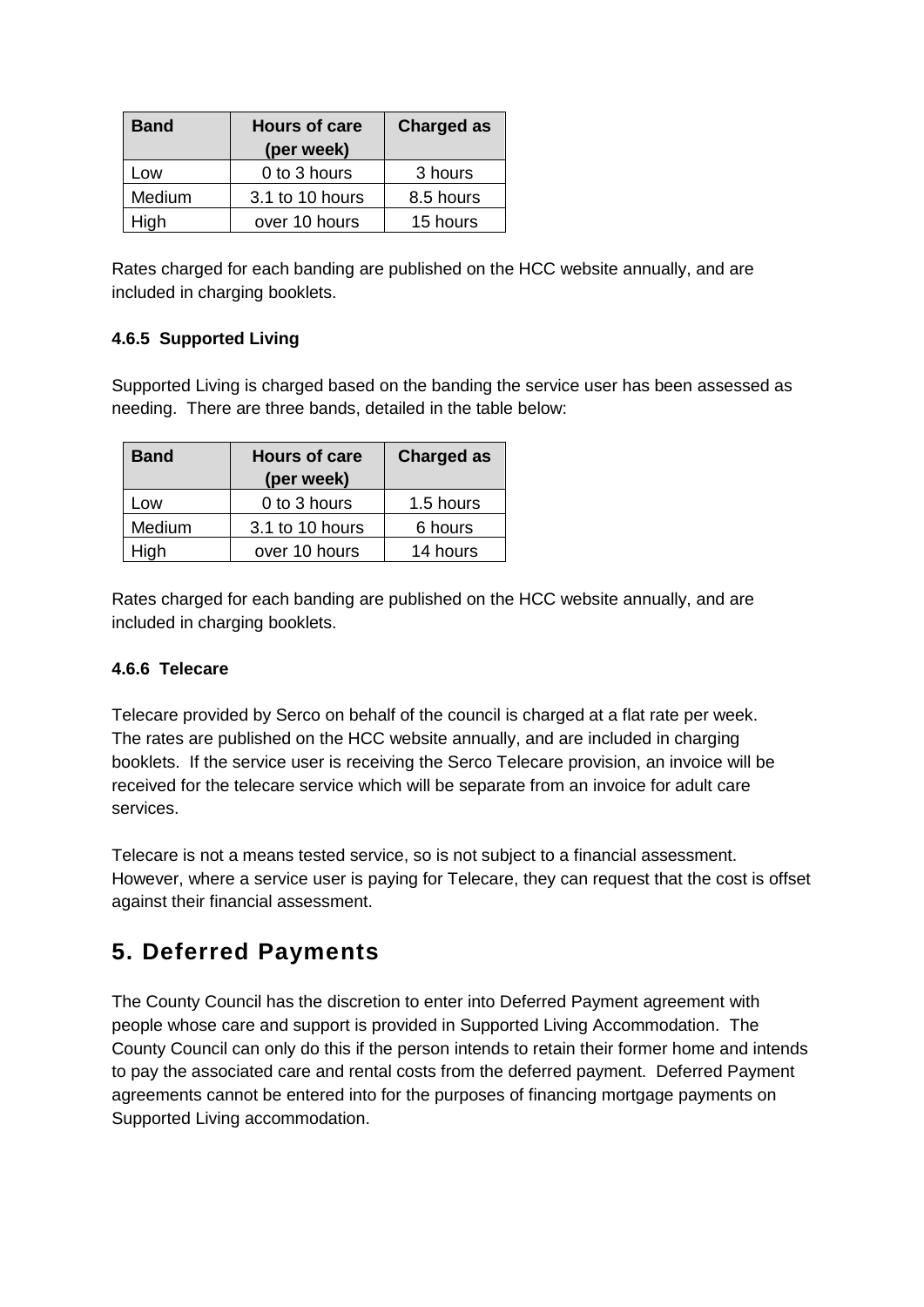The final decision on eligibility for a Deferred Payment Agreement in the above circumstances is at the discretion of the County Council. This decision will be made by a Senior Finance Manager together with a Senior Operational Manager and the individual will be informed of this decision in writing.

Deferred Payments will not be considered for other forms of non-residential care. For the purposes of clarification Supported Living Accommodation will include Flexicare Housing and Shared Lives. This is defined in The Care and Support and Aftercare (Choice of Accommodation) Regulations 2014.

The Deferred Payment will incur a variable interest rate at the maximum set by the Department of Health. This rate will be revised on the  $1<sup>st</sup>$  of January and the  $1<sup>st</sup>$  of July each year. The interest will be calculated on a daily basis and compounded calendar monthly.

# **6. Waivers (reductions or cancellation of charges)**

Service users can apply for a waiver (reduction or cancellation) of an assessed charge if they are unable to pay the full charge. The application must be supported by a social worker. The final decision as to whether to apply the reduction or waiver will be made by the relevant Area Manager or Deputy Area Manager and countersigned by the Income Manager.

There are some scenarios where compulsory waivers apply, and some scenarios where discretion can be applied. These are discussed in 6.1 and 6.2 below.

#### **6.1 Compulsory waivers (based on statute and HCC policy)**

Social workers must apply for a waiver or reduction in client charge in the following circumstances:

- 1. If the service user is subject to Section 117 of the Mental Health Act;
- 2. If the service user suffers from Creutzfeldt-Jacob Disease;
- 3. If the service user is terminally ill;
- 4. If the service user becomes CHC funded.

These waivers are not time-limited, and will therefore have no end date. If the reason for the waiver no longer applies, the social worker must inform the Income Team and request for a new financial assessment by completing a new ACS8b form and Special Factors on ACSIS.

#### **6.2 Discretionary waivers (based on client circumstances)**

Social workers can apply for a waiver or reduction in client charge in the following circumstances:

1. If the service user is already suffering financial hardship and to apply the charge would be detrimental to the service user;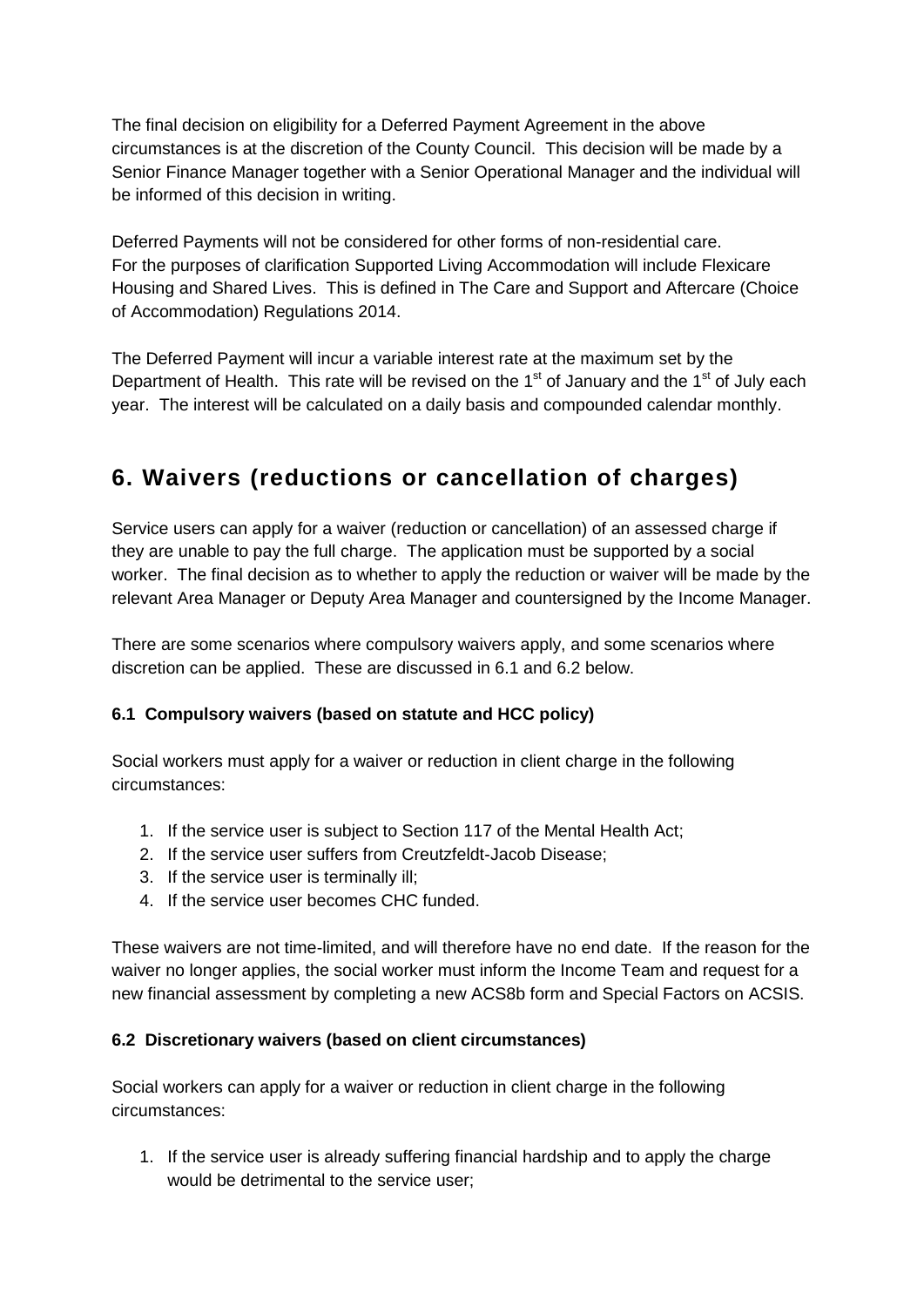- 2. If there is an ongoing complaint about the service and to apply the charge exacerbates the situation;
- 3. If the service user currently refuses to pay and there is a risk to the service user if the service is not provided;
- 4. If there is an unforeseen circumstance where it appears to the social worker that stopping charges for a limited period of time would be beneficial for the service user.

These waivers are time-limited. Waivers for periods of more than 6 months will be rejected unless there is a compelling reason to implement a waiver for a longer period.

### **7. Invoicing and payments**

#### **7.1 Commissioned services (with no Direct Payments)**

Invoices are raised four weekly, usually four weeks in arrears. Social Care staff are responsible for entering changes to commissioned services onto ACSIS. Once authorised, ACSIS sends this service information to the Financial Assessment system (Controcc), which determines SAP billing. For example, a bill sent out in May will be for services provided in mid-April.

Payment collection is carried out on the department's behalf by SERCO. Payments can be made by standing order, cheque, online, direct debit or over the telephone.

#### **7.2 Commissioned services (with Direct Payments)**

If the service user's maximum assessed contribution is higher than the weekly Direct Payment amount, then the following will happen:

- 1. The direct payment will not get paid (this is because direct payments are set up to pay out net of the maximum assessed contribution); and
- 2. The difference between the maximum assessed contribution and the direct payment will be invoiced as per 7.1 above.

If the service user's maximum assessed contribution is lower than the weekly Direct Payment amount, then their contribution will be deducted from the Direct Payment before it is paid out. No invoices will be raised as the full contribution is already collected from the Direct Payment.

#### **7.3 Direct Payments only**

Direct payment service users are paid net of their maximum assessed contribution. Direct Payments are paid four-weekly, in advance. The service user is expected to pay their maximum assessed contribution direct into their direct payment bank account, or direct onto their pre-payment card, whichever is applicable.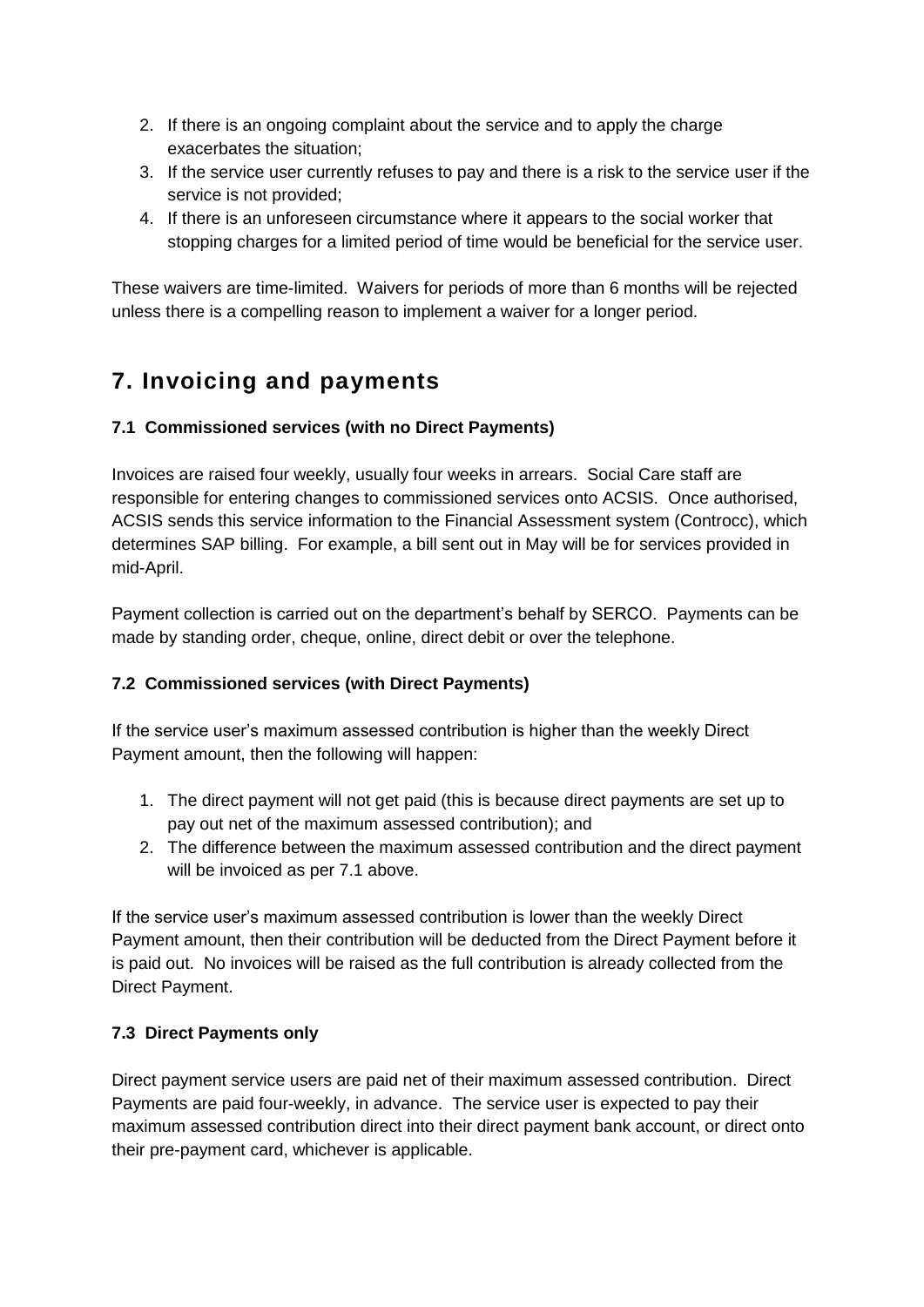Where the amount of maximum assessed contribution is higher than the direct payment, HCC will not make direct payment payments and the service user will effectively have to fund the full amount of their direct payments.

### **8. Non-payment of charges**

Local authorities are empowered to recover outstanding charges summarily as a civil debt (Section 69 Care Act 2014).

The County Council will exercise its right to take steps to recover the costs for the services it has provided and for which it can charge. However, the County Council will seek to engage with the person responsible for meeting the charge before taking any enforcement action.

### **9. Reviews and complaints**

Charges are reviewed annually in line with benefits uprating. Service users can request a reassessment of the charge if their financial circumstances change at any point during the year. A new financial assessment may also take place at the point of a care review. A charging review is separate to an appeal (see section 10), as a review relates to the correction or update of a financial assessment; whereas an appeal is used where the service user wishes the council to exercise its discretion, or where the service user has DRE above £20 per week.

A service user who is dissatisfied with the service they have received from the Income Team or the Community Finance Team, they have the right to make a complaint. The Adult Care Services' complaint procedure will apply for all complaints. Details on how to complain can be found at: **[https://www.hertfordshire.gov.uk/about-the-council/complain-or](https://www.hertfordshire.gov.uk/about-the-council/complain-or-comment/make-a-complaint.aspx)[comment/make-a-complaint.aspx](https://www.hertfordshire.gov.uk/about-the-council/complain-or-comment/make-a-complaint.aspx)**, or by contacting the Complaints Team at the following address:

Complaints Team (Adult Care Services) Customer Service Team County Hall **Hertford** SG13 8DF

Email: **[acs.complaints@hertfordshire.gov.uk](mailto:acs.complaints@hertfordshire.gov.uk)**

Telephone: 01992 556 685 Textphone: 0300 123 4041